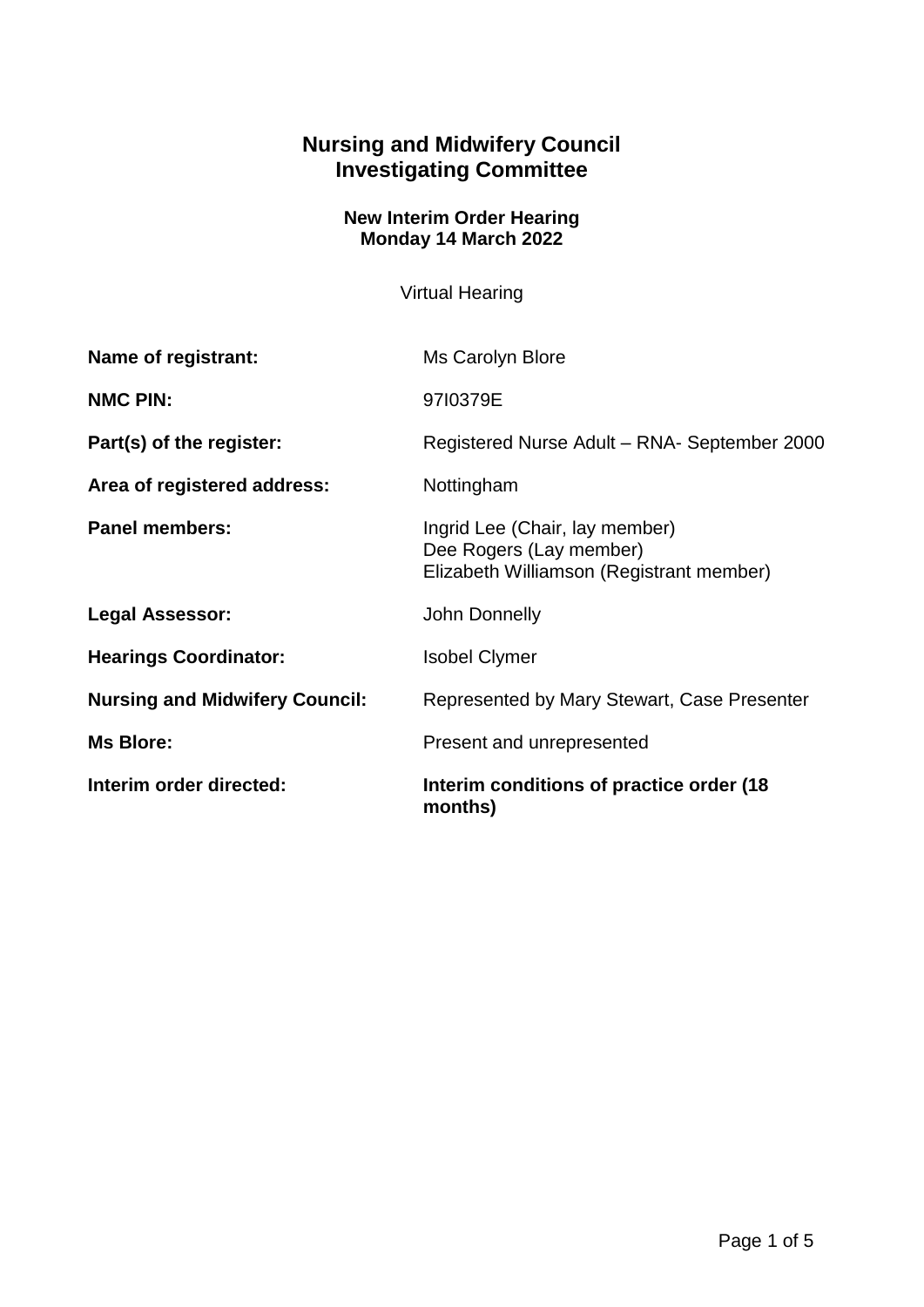## **Decision and reasons on interim order**

The panel decided to make an interim conditions of practice order for a period of 18 months.

The panel has determined that the following conditions are proportionate and appropriate:

*'For the purposes of these conditions, 'employment' and 'work' mean any paid or unpaid post in a nursing, midwifery or nursing associate role. Also, 'course of study' and 'course' mean any course of educational study connected to nursing, midwifery or nursing associates.*

- 1. You must limit your nursing practice to a single employer which must not be an agency.
- 2. You must not work as the manager of any healthcare setting
- 3. You must not be the nurse in charge of any shift
- 4. You must ensure that you are supervised by another registered nurse any time you are working. Your supervision must consist of:

a) working at all times on the same shift as, but not always directly observed by, a registered nurse.

5. You must work with your line manager, mentor, or supervisor who must be a registered nurse to create a personal development plan (PDP). Your PDP must address the concerns regarding

- clinical risk assessment processes
- infection prevention and control
- record keeping
- privacy and dignity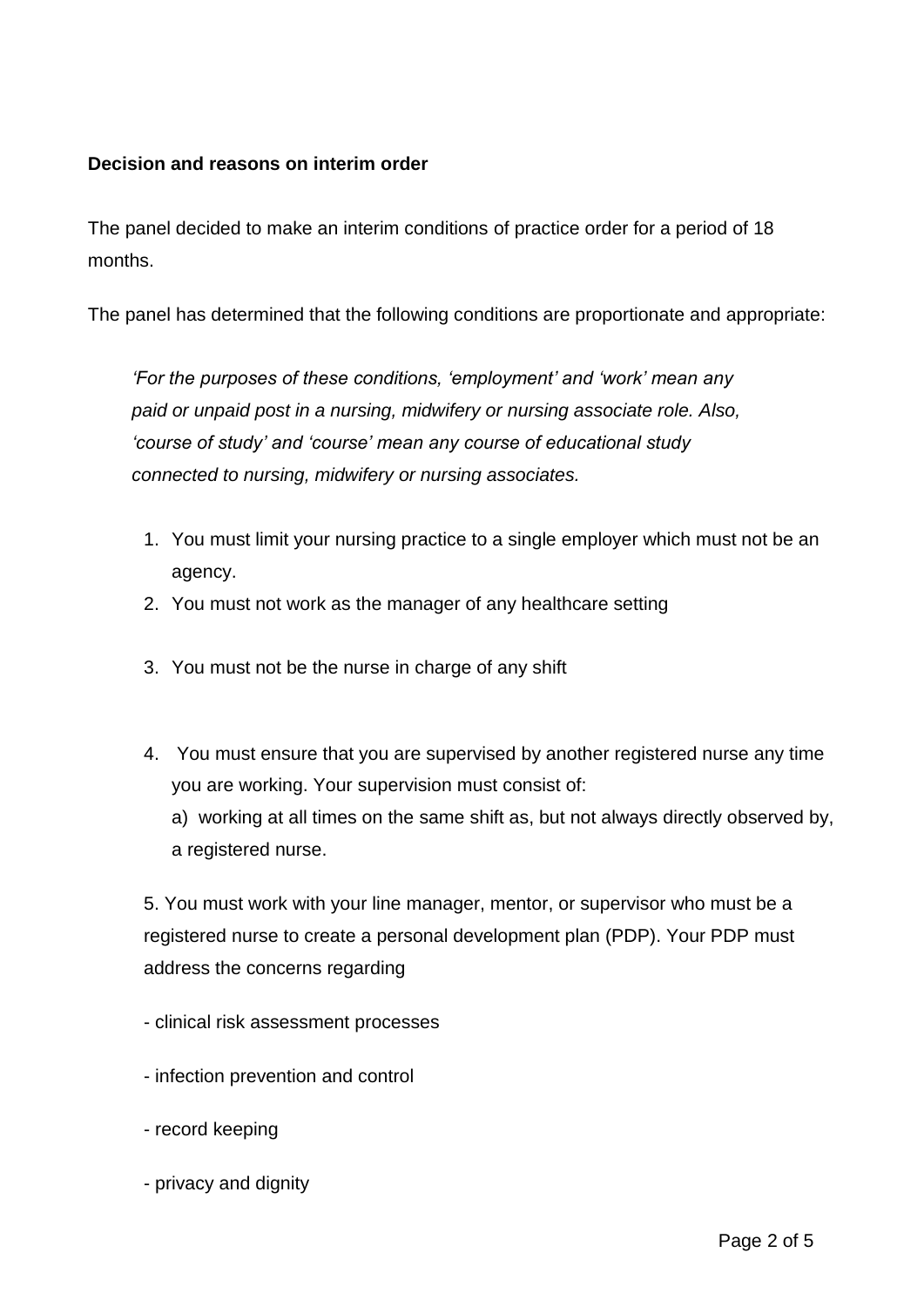- working with colleagues.

You must:

a) Send your case officer a copy of your PDP within ten days of starting a new role.

b) Meet with line manager, mentor, or supervisor who must be a registered nurse at least every month to discuss your progress towards achieving the aims set out in your PDP.

c) Send your case officer a report on your progress from your line manager, mentor, or supervisor who must be a registered nurse prior to any review hearing. This report must show your progress towards achieving the aims set out in your PDP.

- 6. You must keep us informed about anywhere you are working by:
	- a) Telling your case officer within seven days of accepting or leaving any employment.
	- b) Giving your case officer your employer's contact details.
- 7. You must keep us informed about anywhere you are studying by:
	- a. Telling your case officer within seven days of accepting any course of study.
	- b. Giving your case officer the name and contact details of the organisation offering that course of study.
- 8. You must immediately give a copy of these conditions to:
	- a. Any organisation or person you work for.
	- b. Any employers you apply to for work (at the time of application).
	- c. Any establishment you apply to (at the time of application), or with which you are already enrolled, for a course of study.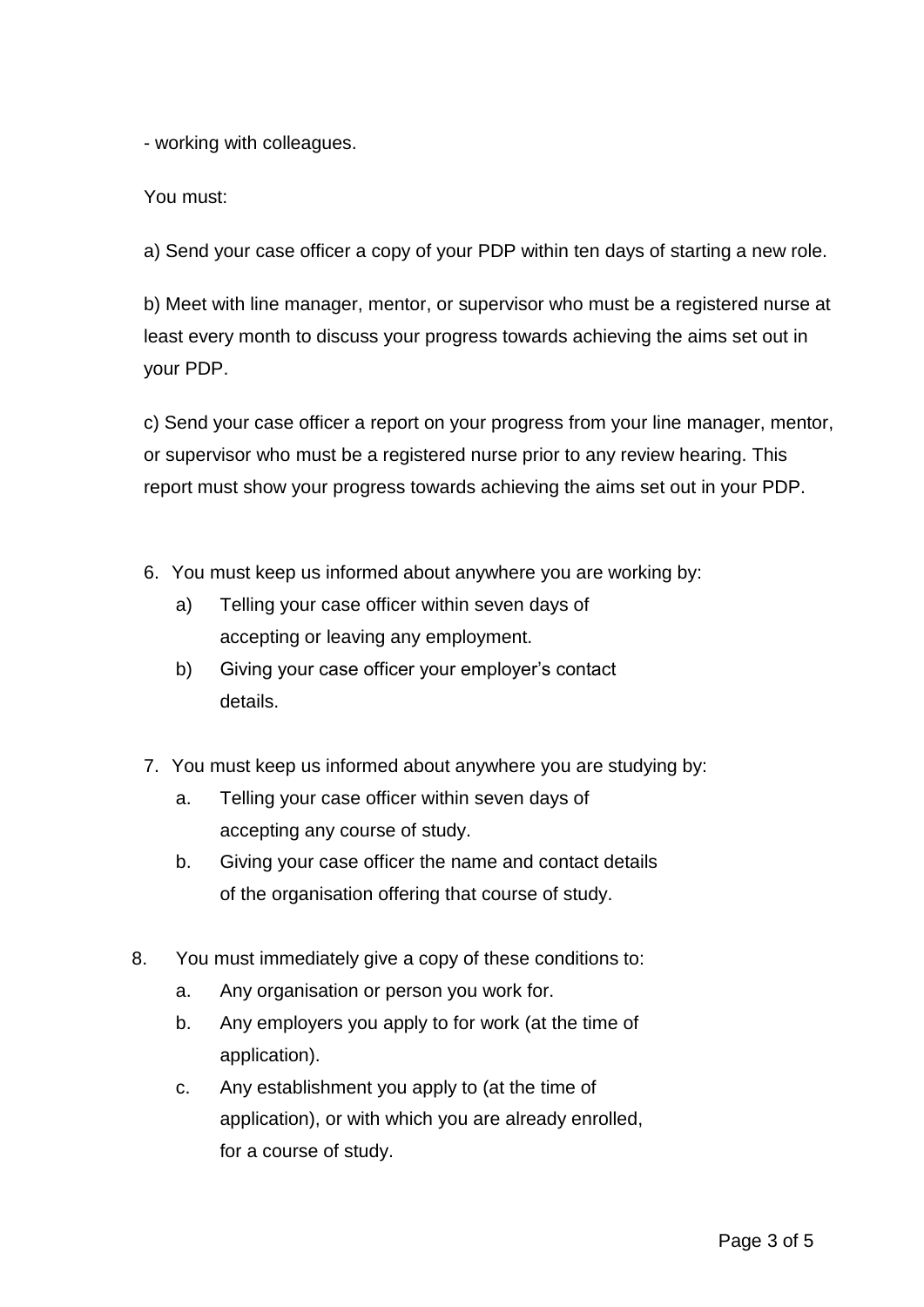- d. Any current or prospective patients or clients you intend to see or care for on a private basis when you are working in a self-employed capacity
- 9. You must tell your case officer, within seven days of your becoming aware of:
	- a. Any clinical incident you are involved in.
	- b. Any investigation started against you.
	- c. Any disciplinary proceedings taken against you.
- 10. You must allow your case officer to share, as necessary, details about your performance, your compliance with and / or progress under these conditions with:
	- a. Any current or future employer.
	- b. Any educational establishment.
	- c. Any other person(s) involved in your retraining and/or supervision required by these conditions

Unless your case has already been concluded, this interim order must be reviewed before the end of the next six months and every six months thereafter. Additionally, you or the NMC may ask for the interim order to be reviewed if any new evidence becomes available that may be relevant to the interim order.

At any review a panel may revoke the interim order or any condition of it, it may confirm the interim order, or vary any condition of it, or it may replace the interim conditions of practice order with an interim suspension order.

The NMC Case Examiners are yet to decide whether there is a case to answer in relation to the allegations made against you. The NMC will write to you when the case is ready for the next stage of the fitness to practise process.